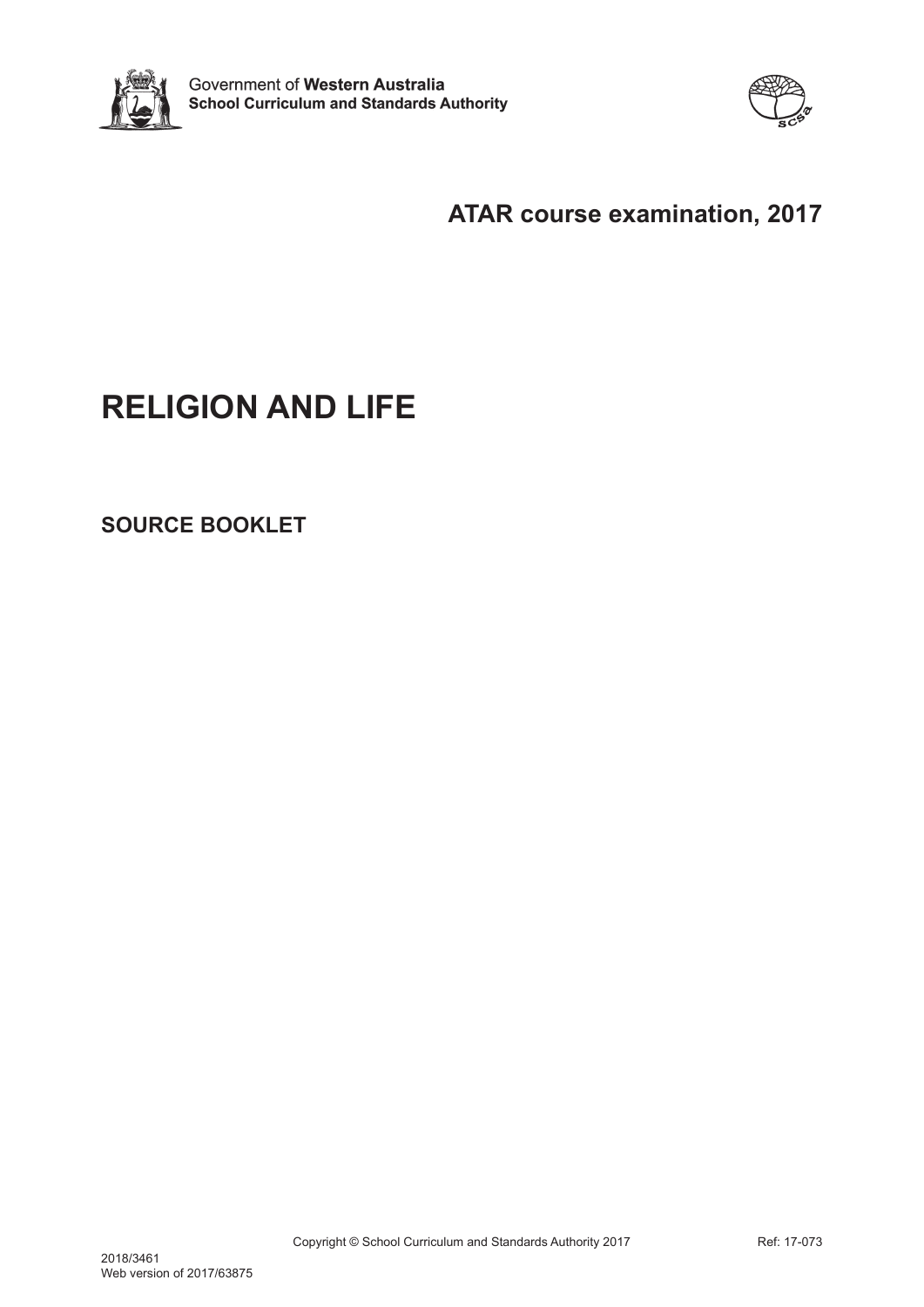#### **Question 1 Sources**

Read Sources 1A, 1B and 1C and then answer Question 1 in the Question/Answer booklet.

#### **Source 1A**

| <b>Concern for environment</b> | <b>Christian</b> | <b>No</b><br>religion | <b>Other</b><br>religion | <b>Population</b> |
|--------------------------------|------------------|-----------------------|--------------------------|-------------------|
| Little or no concern           | 14               | 11                    | 13                       | 13                |
| Some concern                   | 29               | 23                    | 20                       | 27                |
| Concerned or very concerned    | 57               | 66                    | 67                       | 60                |
| Total                          | 100              | 100                   | 100                      | 100               |

#### **Source 1B**

#### **Willingness to make sacrifices to protect the environment**



#### **Willing or very willing to …**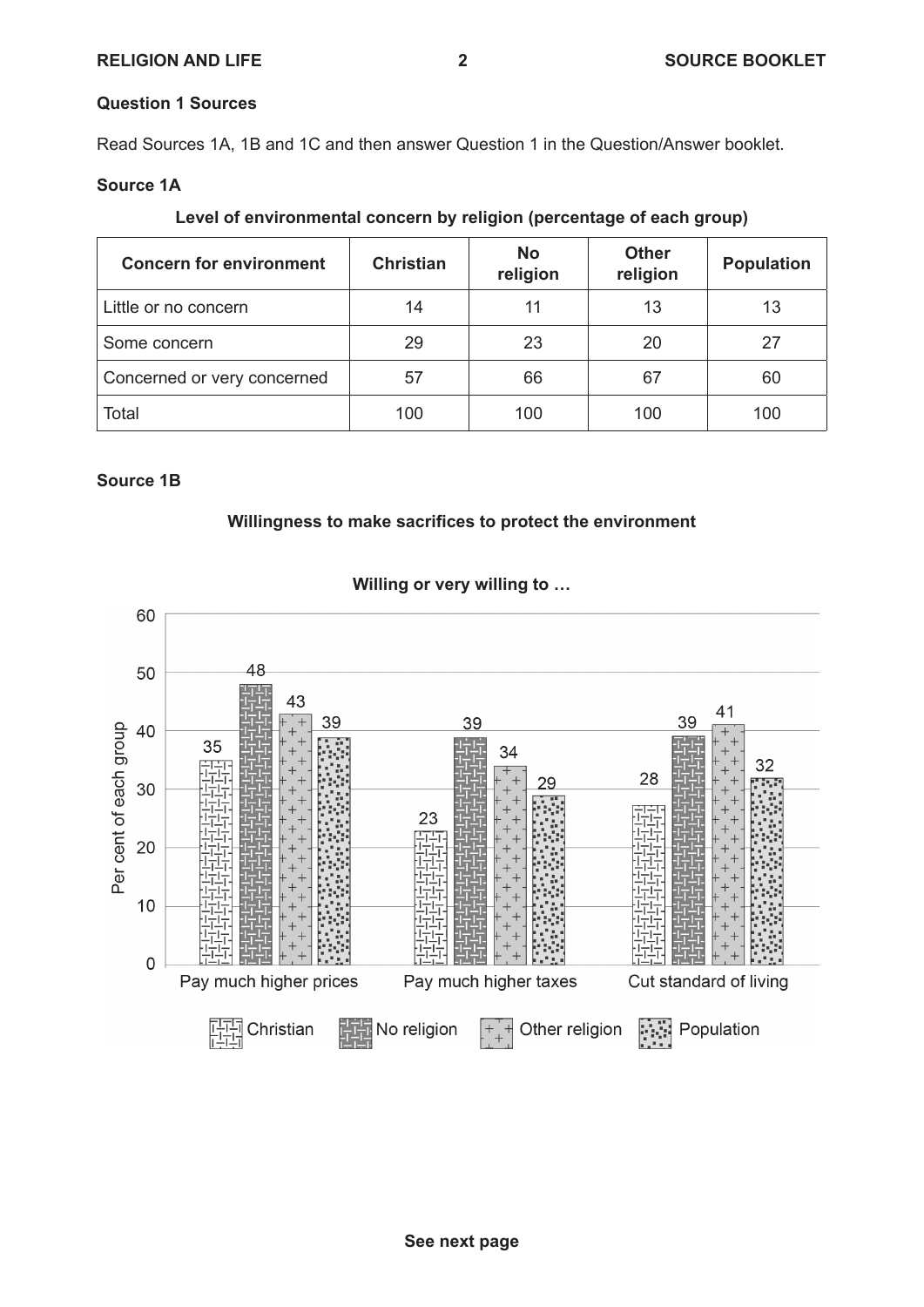#### **Source 1C**

For copyright reasons thiis text cannot be reproduced in the online version of this document, but may be viewed at www.interfaithstatement2016.org/read\_the\_statement.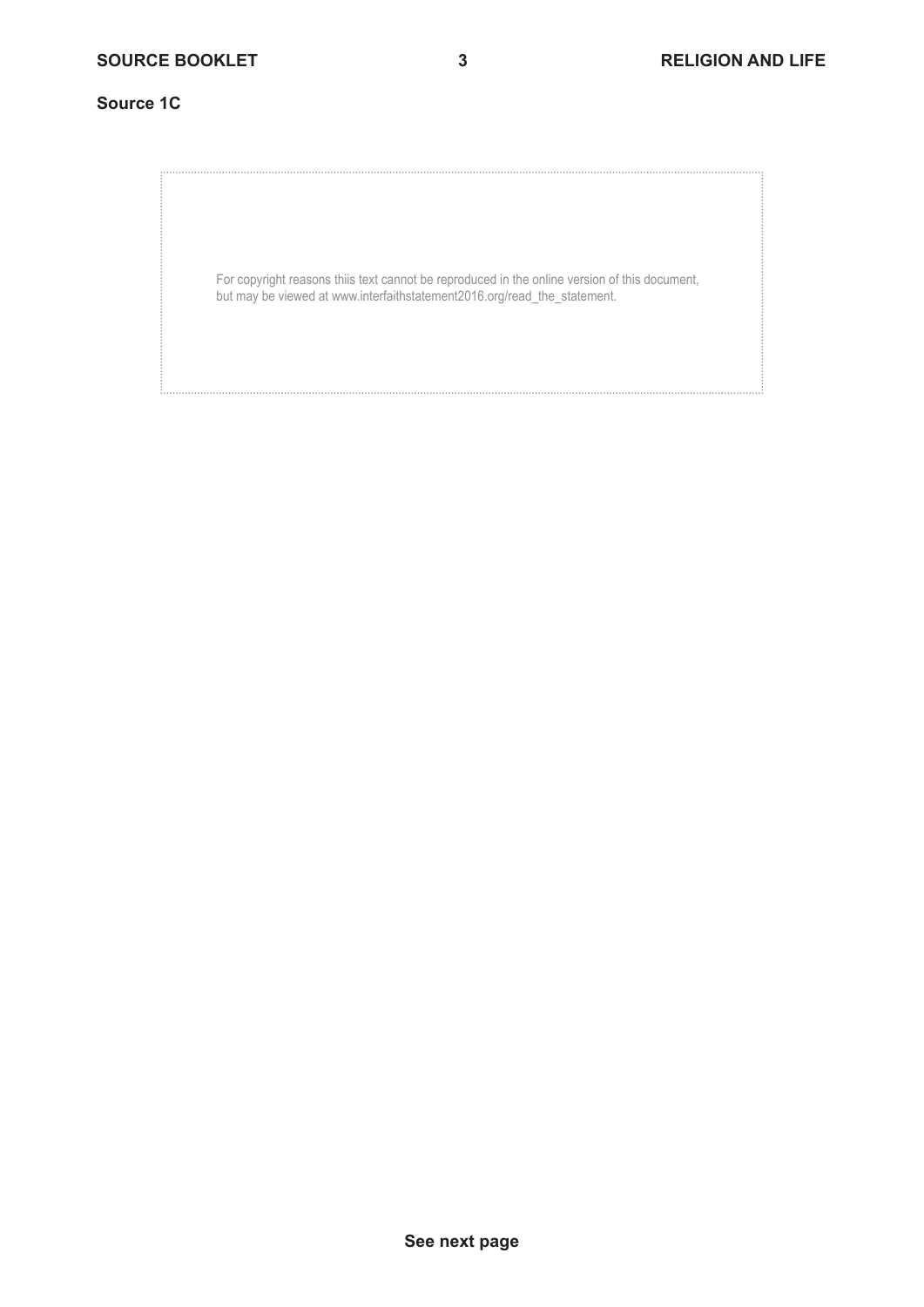#### **RELIGION AND LIFE 4 SOURCE BOOKLET**

#### **Question 2 Source**

Read Source 2 and then answer Question 2 in the Question/Answer booklet.

#### **Source 2**

Hanukkah reminds all of us that people will fight for religious freedom, and the attempt to deprive them of it will always end in failure. It is the festival on which Jews celebrate their victory in the fight for religious freedom more than two thousand years ago. Tragically that fight is no less important today – and not only for Jews, but for people of all faiths.

The Jewish story is simple enough. Around the year 165 BCE, Antiochus IV, ruler of the Syrian branch of the Alexandrian empire, began to impose Greek culture on the Jews of the land of Israel. Funds were diverted from the Temple<sup>1</sup> to public games and drama competitions. A group of Jewish people rose in rebellion. Led by a priest, Mattathias, and his son, Judah the Maccabee, they began the fight for liberty. Outnumbered, they suffered heavy initial casualties, but within three years they had secured a momentous victory. Jerusalem was restored to Jewish hands. The Temple was rededicated. The celebrations lasted for eight days. Hanukkah – which means 'rededication' – was established as a festival to perpetuate the memory of those days.

Almost twenty-two centuries have passed since then, yet today religious liberty, enshrined as Article 18 in the United Nations Universal Declaration of Human Rights, is at risk in many parts of the world. Over the last two years, the Christian community in Iraq, one of the oldest in the world, has been driven out, and the Yazidis, members of an ancient religious group, have been threatened with genocide.

Is there a way forward? More than half a century ago the Oxford philosopher John Plamenatz noted that religious freedom was born in Europe in the seventeenth century after a devastating series of religious wars. All it took was a single shift, from the belief that 'Faith is the most important thing; therefore everyone should honour the one true faith', to the belief that 'Faith is the most important thing; therefore everyone should be free to honour his or her own faith'. This meant that people of all faiths were guaranteed that whichever religion was dominant, he or she would still be free to obey their own call of conscience.

Faith is like a flame. Properly tended, it gives light and warmth, but let loose, it can burn and destroy. We need, in the twenty-first century, a global Hanukkah: a festival of freedom for all the world's faiths. For though my faith is not yours and your faith is not mine, if we are each free to light our own flame, together we can banish some of the darkness of the world.

 $^{\text{1}}$  Temple – the primary place of worship in Jerusalem until its destruction in the year 70 CE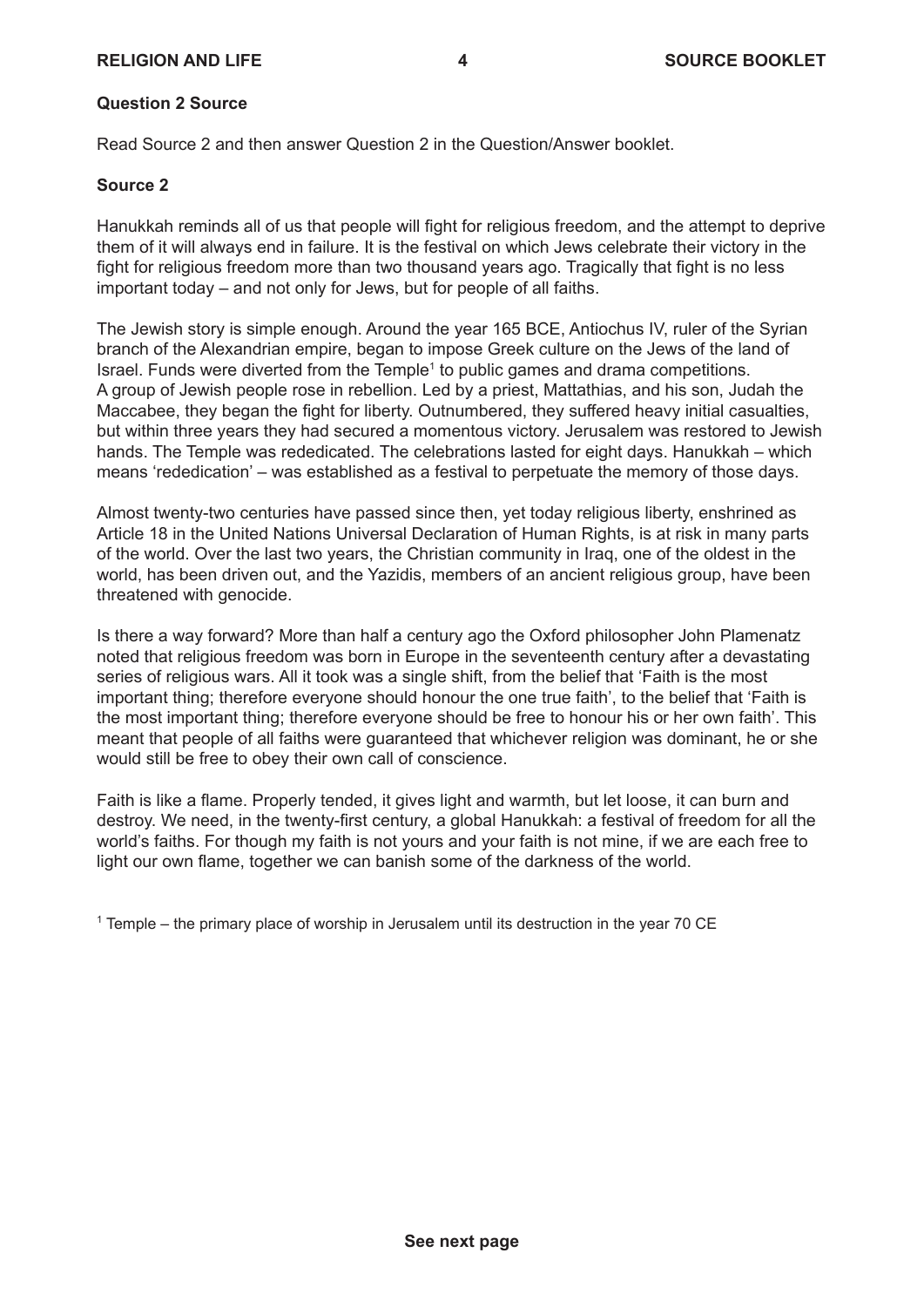#### **SOURCE BOOKLET 5 RELIGION AND LIFE**

#### **Question 3 Sources**

Read Sources 3A and 3B and then answer Question 3 in the Question/Answer booklet.

#### **Source 3A**

The emergence of Islam represented the era of not only faith, but also knowledge, reason and justice. Hence, by the middle of the seventh century, a new social order as well as a new use of reason was established. The foundation of the Islamic reason and rationality was known long before the Greek philosophical texts, which were translated into Arabic in the middle of the ninth century as stated by 'Ibn 'Abi-'Us aybi<mark>' ah</mark>.

The birth of Islam was in fact a birth of rational thinking. In this study we are trying to explore some of how the Qur'ān<sup>1</sup> shapes the human mind to adopt its new ground of reason and mode of thinking in the development of the religion.

According to this study, there are three means by which Islam developed rational thinking in society. The first is the condemnation of senseless imitation. The Qur'ān proposed seeing, hearing, listening, encountering, responding, reacting, contemplating, and then drawing the appropriate practical conclusions. The second way is by questioning rather than answering where all religious beliefs and practices should be questioned to distinguish true from false. The third way is by presenting the challenge to produce evidence for religious beliefs as a concrete test of mind and not simply an act of faith.

This study shows that the Qur'ān guides people to the proper use of reason within a scientific framework of mind by relying on rational thinking, logical analysis and practical demonstration to get a deeper insight into the reality of things.

1 Qur'ān – sacred scriptures of Islam

#### **Source 3B**

If I were to sum up in a single sentence what theological method<sup>1</sup> is, I would say that it is a set of comparisons, contrasts and correlations regarding four sources of theological content. Those sources of content are: sacred writings, reason, tradition and experience. One of the most important observations to make of theological method is about these sources – they overlap. For instance, much of sacred writing is a narrative account of certain special types of experiences. And a lot of religious tradition is actually an interpreted formulation of certain passages of scripture and experience. This is one thing that sets apart theological method from scientific method – its sources are fluid, historically conditioned and particular to the interpretive rules of individuals and traditions. Science is repeatable and universal because of its repeatability. Theology's universality is not on account of a set of tasks, but rather on account of its object, God.

Theological method perplexes precisely because it is not scientific in a narrow material sense. It is logical but also a creative and sometimes artistic enterprise. It has to do with our subjectivity because it is making sense of our experience in some given way.

<sup>1</sup>theological method – is a process used by some religions to develop the expression and understanding of their beliefs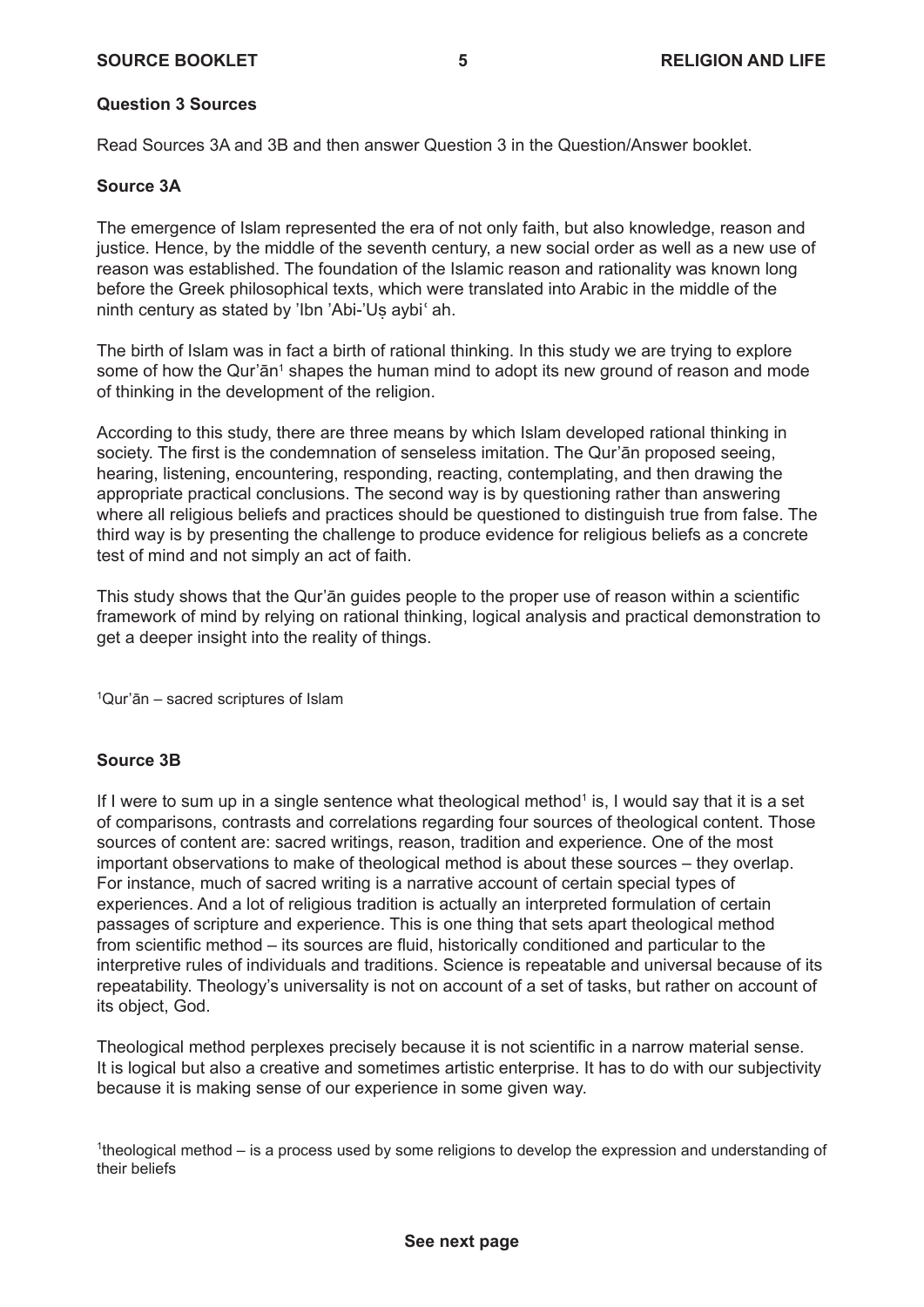#### **RELIGION AND LIFE 6 SOURCE BOOKLET**

#### **Question 4 Sources**

Read Sources 4A and 4B and then answer Question 4 in the Question/Answer booklet.

#### **Source 4A**

The paradox of his religious identity is not lost on Usman Khawaja. His faith is an integral part of his identity. 'It is just part of who I am. I have never hidden it and I have not made a big fuss about it', he says. Khawaja's comfort in his own skin is palpable. He exudes a quiet assurance that belies his relative youth. 'I pray because it keeps me sane and grounded', he says.

Khawaja attempts to meet the requirement to pray five times a day but sometimes has to forgo this to accommodate his schedule. 'I am not out there pretending to be the perfect Muslim', he says. 'I do my best and I try to be grateful for the good things that come and take bad things in my stride'.

According to Khawaja, his life in Australia has been untainted by prejudice. Both cricket, especially his state and Test teammates, and the wider society have embraced him and his family. 'I have not had any incidents of racial stuff. Nor has my mum, who wears the hijab', he says.

Khawaja's faith has been a source of comfort during difficult times in both his cricket career and life. After a sparkling cameo on debut in the final Ashes Test in January 2011, he appeared destined to be one of those who never realised lavish natural gifts. He has played only 12 Tests since 2011.

'Just because I believe in God it doesn't mean that bad stuff doesn't happen to me. Just because I am getting centuries now it could all just end tomorrow and that would be God's will as well. I do think that everything happens for a reason and certain things are just meant to happen.'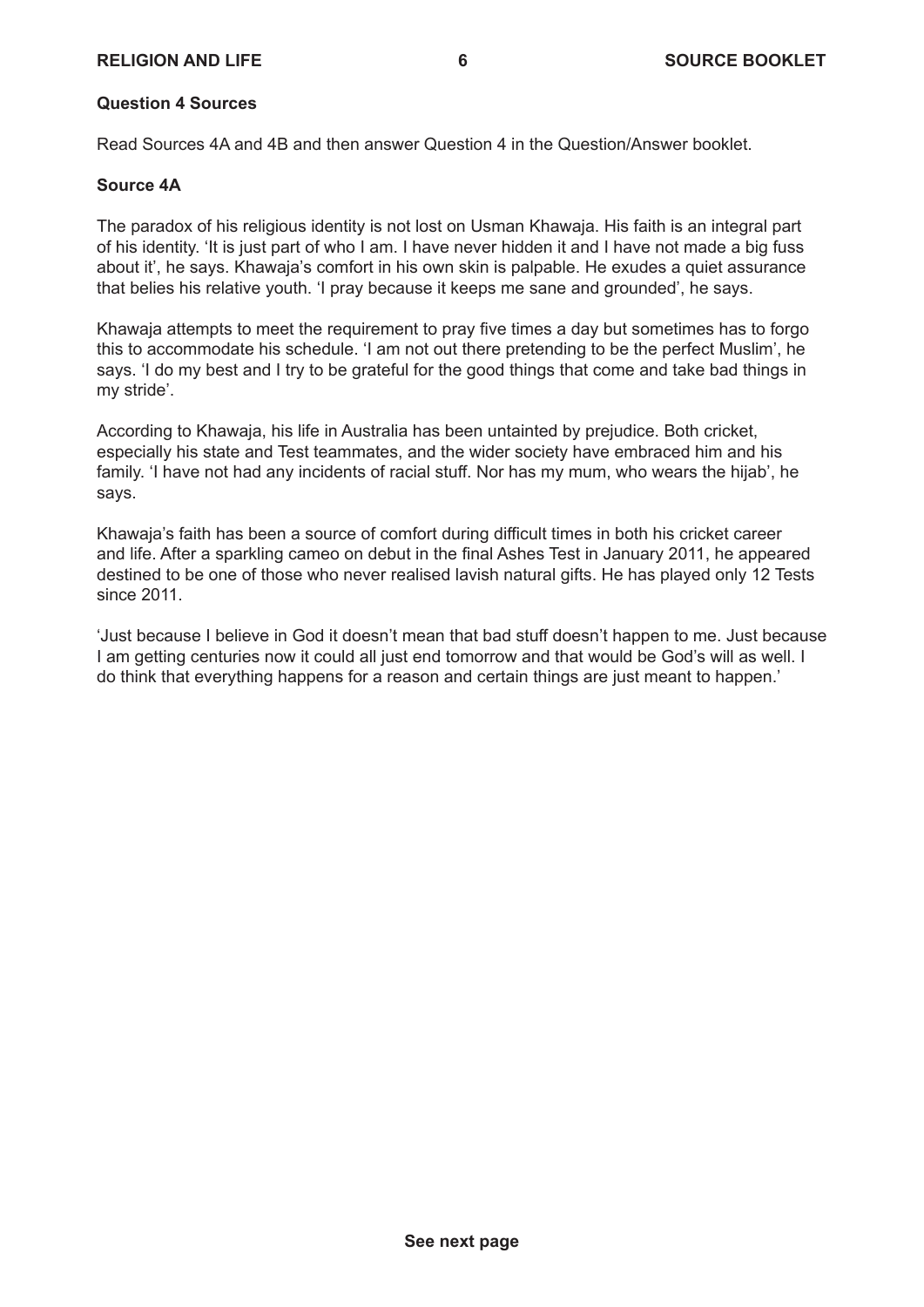#### **SOURCE BOOKLET 7 RELIGION AND LIFE**

#### **Source 4B**

Miriam-Rose Ungunmerr is an Aboriginal elder from Nauiyu in the Northern Territory. She is a renowned educator, artist, writer and public speaker. The following is a statement made by Ungunmerr on her spiritual influences.

'I believe this is the most important aspect of my spiritual life. It is perhaps the greatest gift we can give to our fellow Australians. In our language this quality is called dadirri. It is inner, deep listening and quiet, still awareness. It is something like what you call "contemplation".'

'In our Aboriginal way, we learnt to listen from our earliest days. We could not live good and useful lives unless we listened. This was the normal way for us to learn – not by asking questions. We learnt by watching and listening, waiting and then acting. Our people have passed on this way of listening for over 40,000 years. Our Aboriginal culture has taught us to be still and to wait. We do not try to hurry things up.'

'We wait on God, too. His time is the right time. We wait for him to make his Word clear to us. We don't worry. We know that in time and in the spirit of dadirri his way will be clear. There are deep springs within each of us. Within this deep spring, which is the very Spirit of God, is a sound. The sound of Deep calling to Deep. The sound is the word of God – Jesus.'

'Today, I am beginning to hear the Gospel $^{\scriptscriptstyle\mathsf{1}}$  at the very level of my identity. I am beginning to feel the great need we have of Jesus – to protect and strengthen our identity; and to make us whole and new again.'

<sup>1</sup>Gospel – the Christian belief of the life, death and resurrection of Jesus